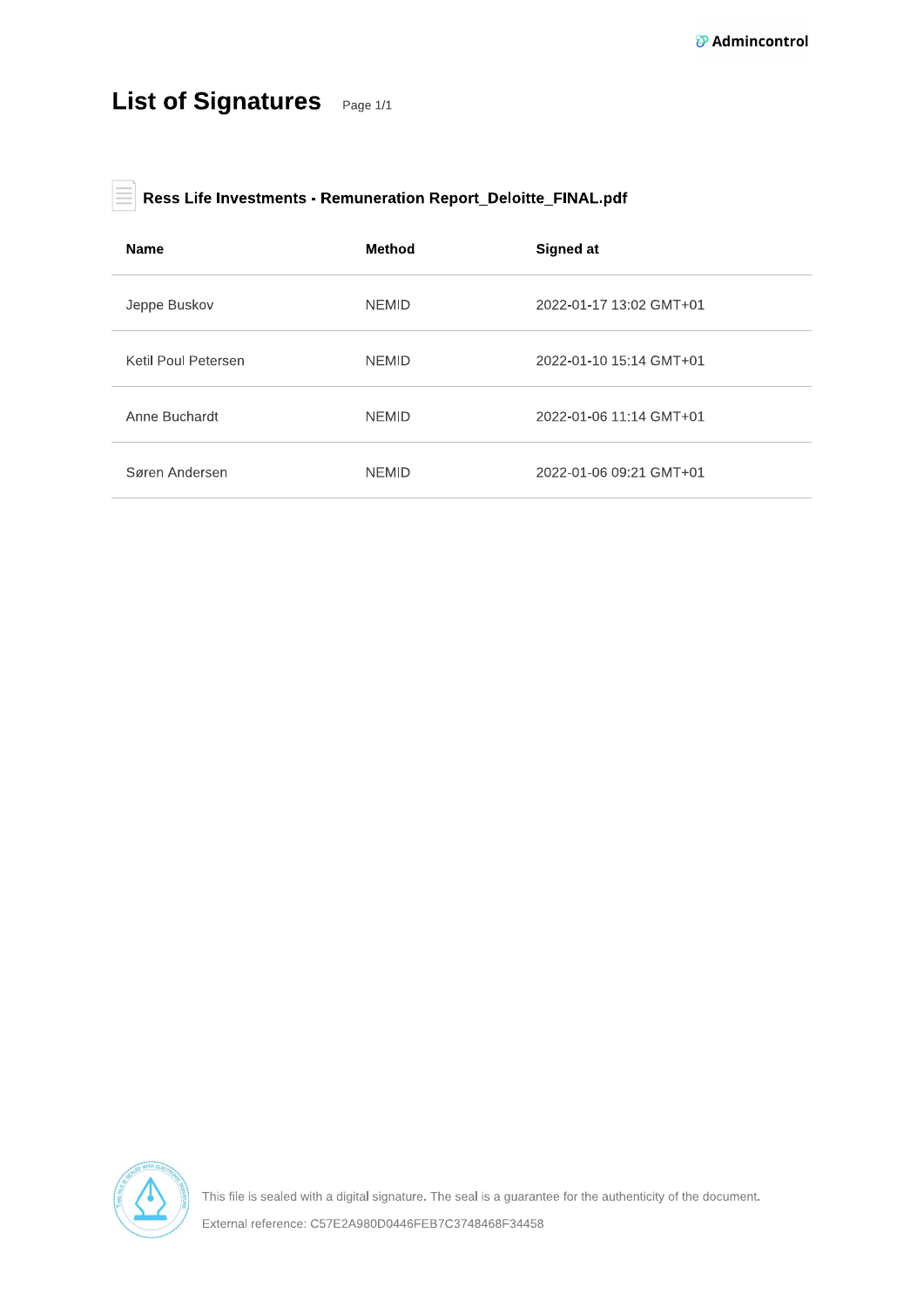# Ress Life Investments A/S

Remuneration Report

For the period 1 October 2020 - 30 September 2021 Holbergsgade 14, 2. tv., DK-1057 Copenhagen K

> 7 December 2021 CVR no. 33 59 31 63



This file is sealed with a digital signature. The seal is a guarantee for the authenticity of the document.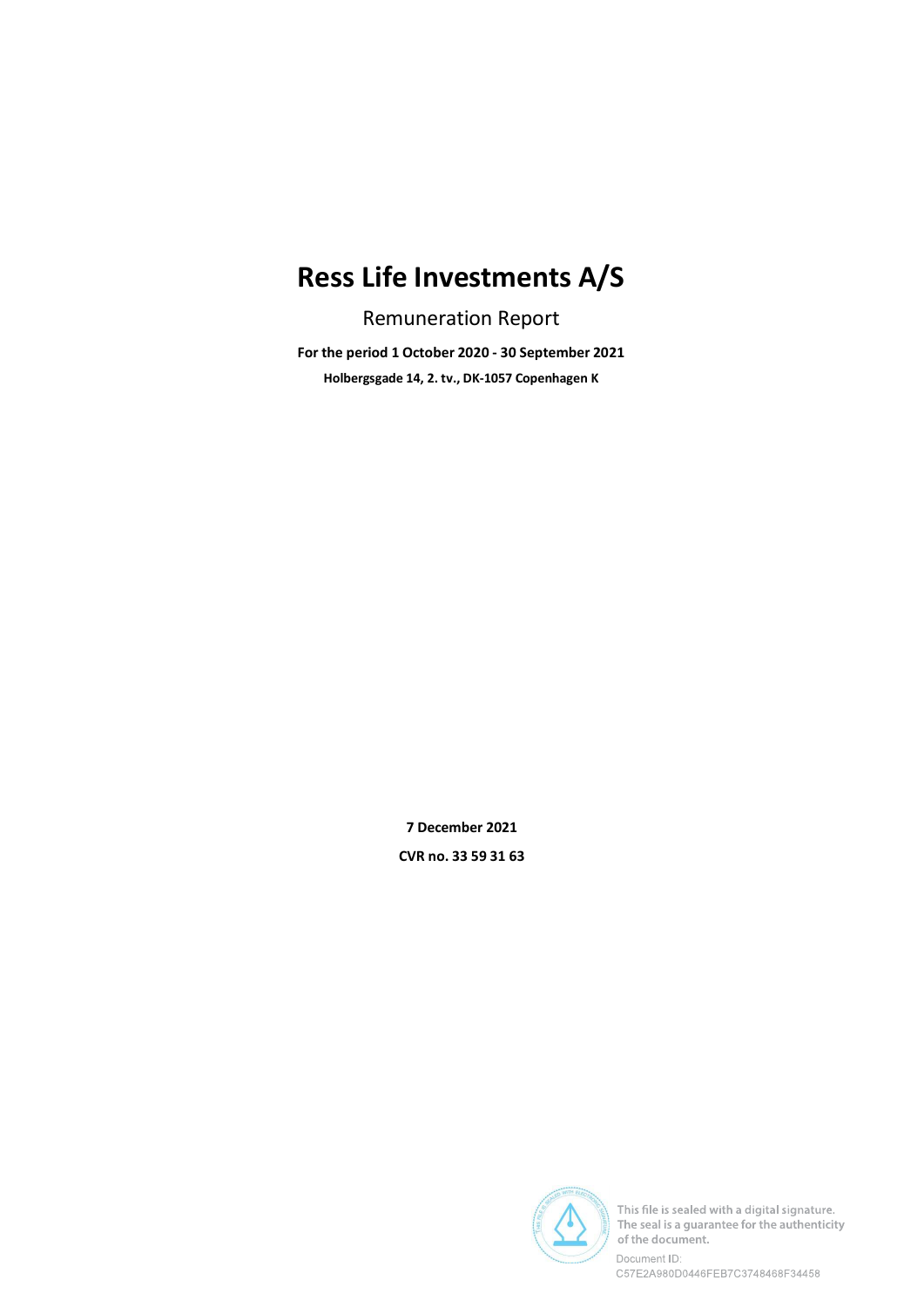## Table of contents

| 1. |     |  |  |  |
|----|-----|--|--|--|
| 2. |     |  |  |  |
| 3. |     |  |  |  |
| 4. |     |  |  |  |
|    | 4.1 |  |  |  |
|    |     |  |  |  |
| 5. |     |  |  |  |
|    | 5.1 |  |  |  |
|    | 5.2 |  |  |  |
| 6. |     |  |  |  |
| 7. |     |  |  |  |
| 8. |     |  |  |  |
| 9. |     |  |  |  |
|    |     |  |  |  |

Page 1 of 8



This file is sealed with a digital signature.<br>The seal is a guarantee for the authenticity<br>of the document.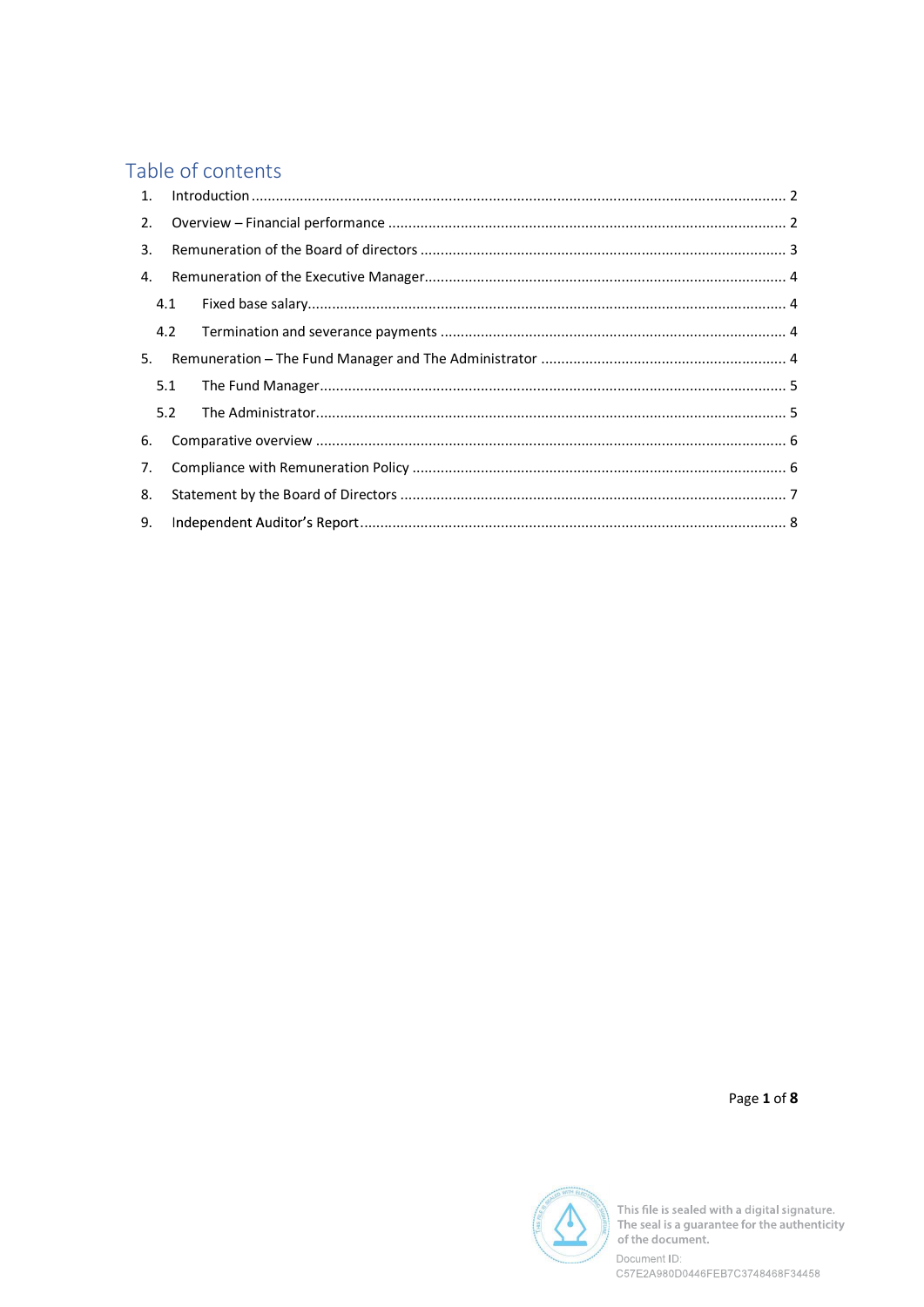### 1. Introduction

This remuneration report (hereinafter: "the Report") provides an overview of the total remuneration received by each member of the board of directors (hereinafter: "the Board") and of the registered chief executive officer (hereinafter: "Executive Manager") of RESS Life Investment A/S, CVR no. 33593163 (hereinafter: "the Fund") for the financial year 2021.

The remuneration of the Board and Executive Manager during the past financial year has been provided in accordance with remuneration policy of the Fund adopted on the annual general meeting on 30 January 2020, which is available on the Fund's website: https://www.resscapital.com/fund/#ress-life-investment-as (hereinafter: "the Remuneration Policy").

The information included in the Report has been derived from the audited annual report of the Fund for the financial year 2021. All amounts are included in USD and some amounts are also stated in DKK.

The Report has been prepared in accordance with section 139 b of the Danish Companies Act and section 4.2.3 in Recommendations on Corporate Governance (hereinafter: "the Recommendations") issued by the Danish Corporate Governance Committee.

The Report has been submitted to the auditor to verify that information pursuant to section 139 b (3) of the Danish Companies Act is included in the Fund's Report for the financial year 2021.

## 2. Overview - Financial performance

This section includes a brief overview of relevant facts and developments in performance, operations and/ or business environment of the Fund as well as other material decisions made which has had an impact on the remuneration.

Ress Life Investments A/S realized a net profit before and after tax of USD 12,312,282 for the period 1 October 2020 - 30 September 2021. The net profit for the period corresponds to a net return on equity of 4.9 % and an increase in net asset value of USD 101 per share.

The increase in profit mainly relates to positive fair value adjustments offset by administrative expenses and staff costs. Staff costs compromise fees to members of the Board and the Executive Board.

Page 2 of 8



This file is sealed with a digital signature. The seal is a quarantee for the authenticity of the document.

C57E2A980D0446FEB7C3748468F34458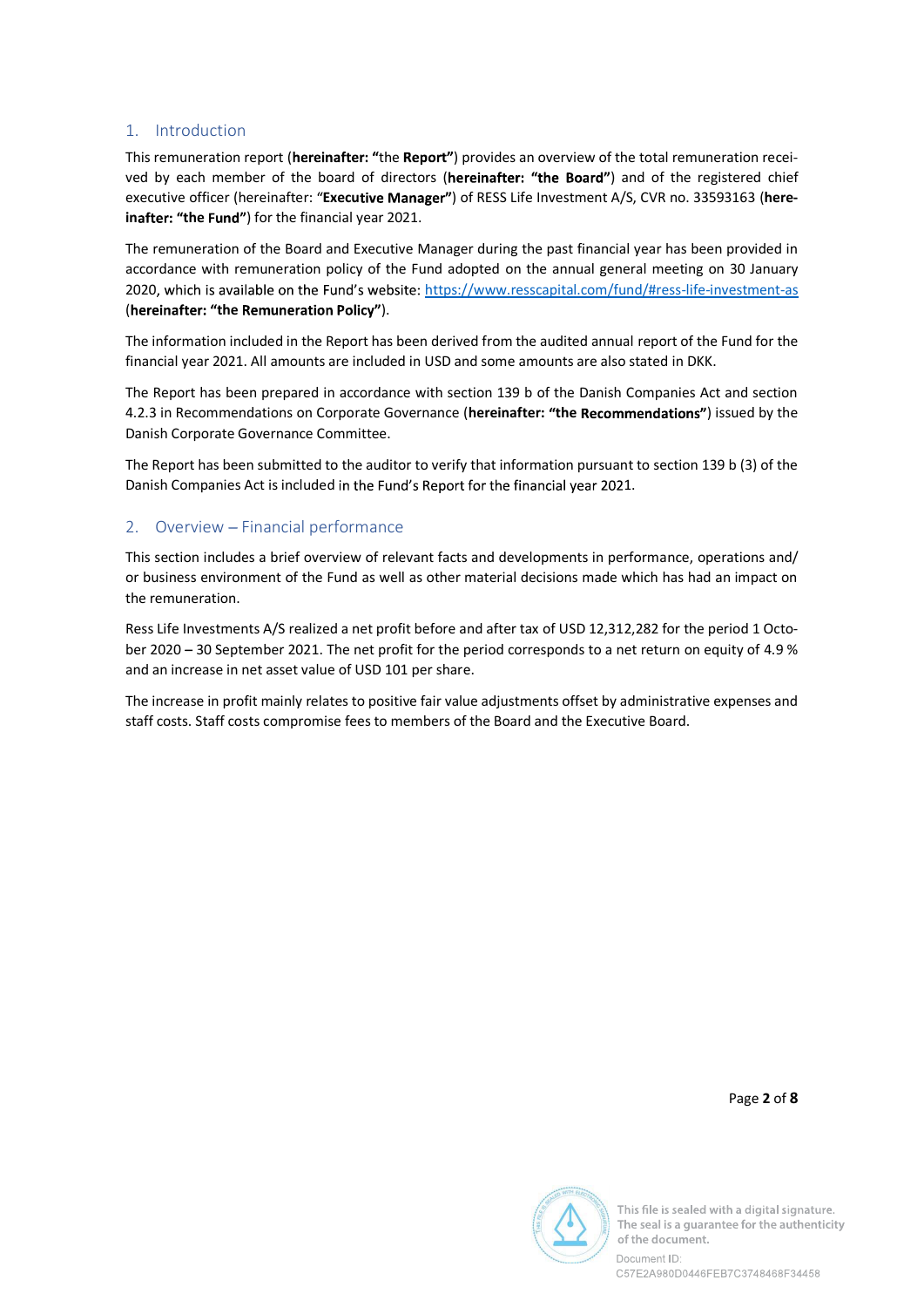## 3. Remuneration of the Board of directors

Members of the Board receive a fixed annual base fee approved by the annual general meeting and are elected by the general assembly for one year at a time.

| <b>Position</b> | <b>Annual fee</b>                        |
|-----------------|------------------------------------------|
| Chairman        | 180.000 DKK / USD 28,028.78 <sup>1</sup> |
| Member          | 75.000 DDK / USD 11,678.66               |

The Chairman receives a multiplier of the annual base fee for his extended duties.

#### Remuneration of the Board for the financial year 1 October 2020 - 30 September 2021

| <b>Name and position</b>                                | <b>Annual fee</b> |                | <b>Total remuneration in</b> |
|---------------------------------------------------------|-------------------|----------------|------------------------------|
|                                                         | <b>Chairman:</b>  | <b>Member:</b> | <b>USD</b>                   |
| Søren Andersen,<br>180,000 DKK<br>Chairman of the Board |                   |                | USD 28,028.78                |
|                                                         | USD 28,028.78     |                |                              |
| Anne Buchardt,<br><b>Board member</b>                   |                   | 75,000 DKK     | USD 11,678.66                |
|                                                         |                   | USD 11,678.66  |                              |
| Jeppe Buskov,<br>Board member                           |                   | 75.000 DKK     | USD 11,678.66                |
|                                                         |                   | USD 11,678.66  |                              |
| Ketil Poul Petersen,<br><b>Board member</b>             |                   | 75,000 DKK     | USD 11,678.66                |
|                                                         |                   | USD 11,678.66  |                              |
| <b>Total</b>                                            | 180,000 DKK       | 225,000 DKK    | USD 63,064.76                |
|                                                         | USD 28,028.78     | USD 35,035.98  |                              |

No member of the Board is entitled to receive any share-based incentive, other variable remuneration or pension contribution. The members of the Board do not receive any further allowance, benefits or other extraordinary remuneration. Except from Ketil Petersen neither of the members of the Board or the management hold shares, options, warrants or similar in the company.

As illustrated in the comparative overview in section 6 the remuneration to the board of directors has been reduced compared to prior year. This is due to the board being reduced from five members and a chairman to three members and a chairman.

Page 3 of 8



This file is sealed with a digital signature. The seal is a quarantee for the authenticity of the document. Document ID:

C57E2A980D0446FEB7C3748468F34458

<sup>&</sup>lt;sup>1</sup> Exchange rate DKK $\rightarrow$ USD: 0,1557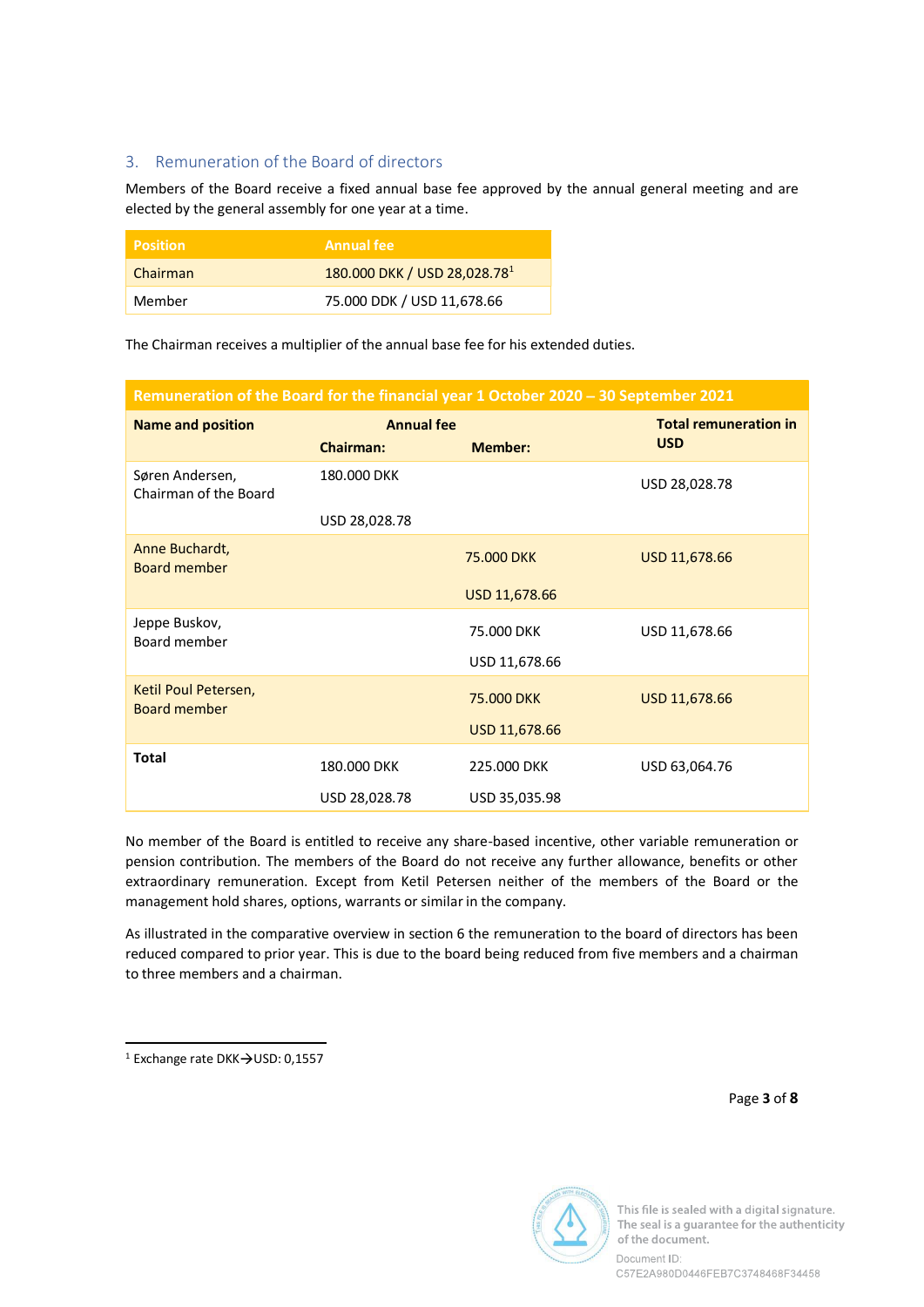## 4. Remuneration of the Executive Manager

The Executive Manager receives a fixed annual salary as determined by the Board. The annual compensation is payable by the Fund monthly in arrears. When determining the remuneration of the Executive Manager, the Board considers that the Fund is managed by the Fund Manager and that the central administration has been delegated to the Administrator.

The Executive manager is not entitled to variable remuneration or any performance-based remuneration and has not been granted non-monetary benefits. The Executive Manager is entitled to an annual remuneration in accordance with the Remuneration Policy, which consist of the following fixed remuneration components:

- **Fixed base salary**
- $\blacksquare$  . termination and severance payments

The choice of these components creates a well-balanced remuneration package reflecting the Executive Managers responsibility.

| Remuneration of the Executive Manager for the period 1 October 2020 - 30 September 2021 |                    |                                    |                                      |                           |  |
|-----------------------------------------------------------------------------------------|--------------------|------------------------------------|--------------------------------------|---------------------------|--|
| <b>Name and position</b>                                                                | <b>Base salary</b> | <b>Social security</b><br>on wages | <b>Miscellaneous</b><br>social costs | <b>Total remuneration</b> |  |
| Michael Hovard<br>Ekmann,<br><b>Executive Manager</b>                                   | USD 12,618.81      | USD 1,927.92                       | USD 9,552.37                         | USD 24,099                |  |

The Executive Manager do not hold shares, options, warrants or similar in the company.

#### 4.1 Fixed base salary

The base salary was increased from DKK 100.000 to DKK 150.000 in June 2020. The increment of yearly remuneration is therefore larger this financial year.

#### 4.2 Termination and severance payments

The Executive Manager has entered into an executive service agreement with the Fund. The duration of the Contract is indefinite, and the employment may be terminated with 3 months' notice by either part.

The Executive Manager shall be entitled to receive a minimum cash compensation of an amount that will ensure that the Executive Manager has received at least DKK 75,000 (equal to 6 months compensation) during the term of the agreement between the parties.

The total value of remuneration relating to the notice period, including any severance pay, cannot exceed six months of remuneration.

#### 5. Remuneration - The Fund Manager and The Administrator

Neither the Fund Manager nor the Administrator are part of the Fund's Executive Management and thus not regulated by the Remuneration Policy. However, for transparency purposes the Board has chosen to include information on the remuneration agreements with the Fund Manager and the Administrator in the remuneration policy.

Page 4 of 8



This file is sealed with a digital signature. The seal is a quarantee for the authenticity of the document.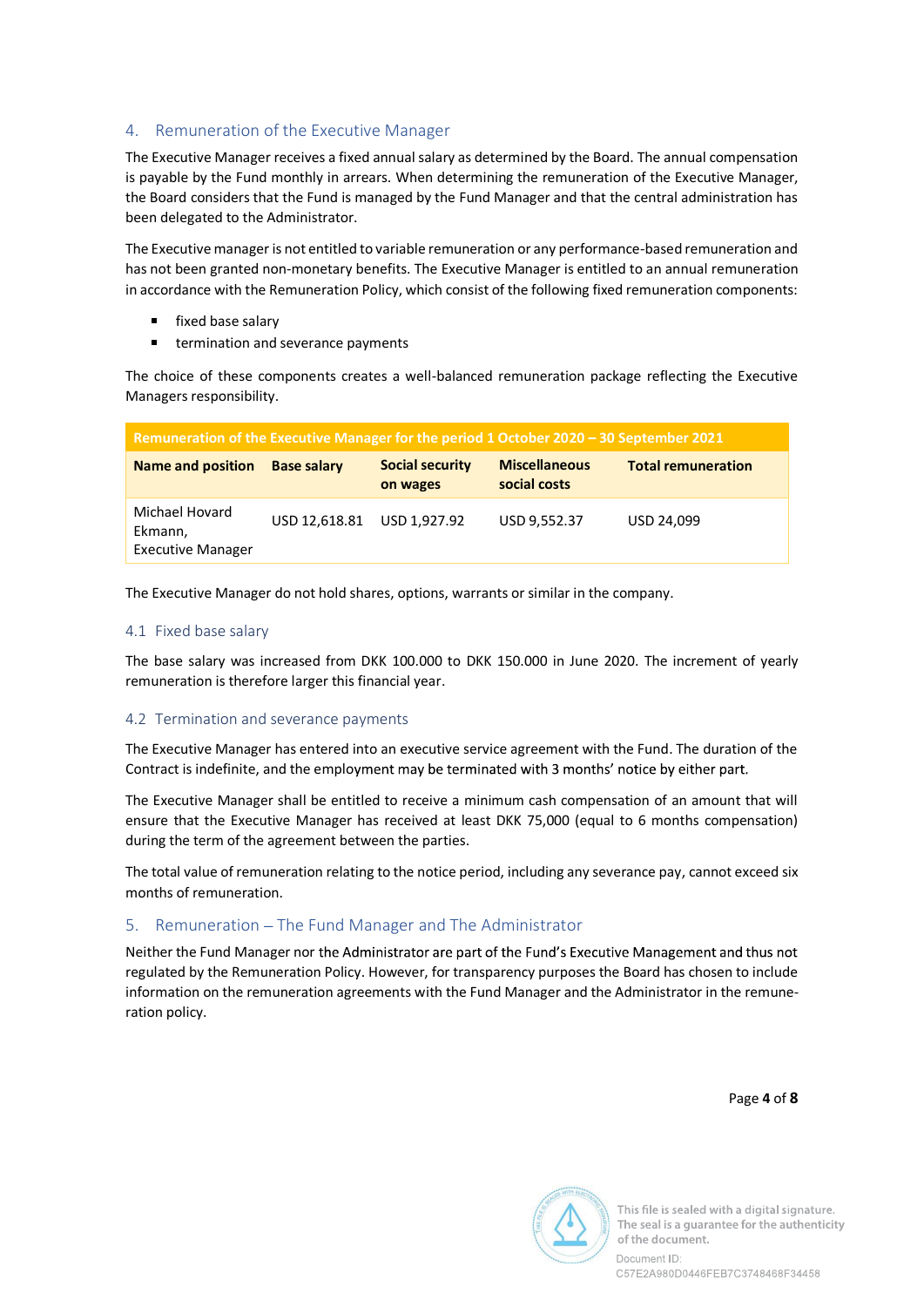#### 5.1 The Fund Manager

The Fund Manager is entitled to receive a management fee of 1.5% per annum from the Fund, based on the latest available net asset value in USD.

The Fund Manager shall further receive out of the assets of the Fund, a performance fee equivalent to 15% of the performance above the hurdle rate, which is the 4 week US T-bill plus 1% per calendar year with a high watermark, which corresponds to the latest net asset value per share on which a performance fee was paid. The performance fee will be capped at 1% per year. The performance fee will be calculated and accrued as an expense on a monthly basis and will be payable to the Fund Manager after the end of each calendar year.

| Remuneration of the Fund Manager for financial year 1 October - 30 September |                                                 |  |                           |  |  |
|------------------------------------------------------------------------------|-------------------------------------------------|--|---------------------------|--|--|
|                                                                              | <b>Variable remuneration</b>                    |  |                           |  |  |
| <b>Fund Manager</b>                                                          | <b>Performance fee</b><br><b>Management fee</b> |  | <b>Total remuneration</b> |  |  |
| <b>RessCapital AB</b>                                                        | 2,009,299 USD<br>3,640,881 USD<br>5,650,180 USD |  |                           |  |  |

There has been an increasement of fees to the Fund Manager which is due to the larger investments throughout the year, hence it is a fixed percentage of net asset value. All fees have been settled as of 30 September 2021.

### 5.2 The Administrator

The Administrator is entitled to receive an annual fee of EUR 60,000 for provision of administration and management services and EUR 150 per new investor for compliance review & KYC collection.

Additional services will be charged on a time-spent basis. Hourly rates currently vary between EUR 120.00 and EUR 285.00 depending on the complexity of the work carried out and the seniority of the staff.

| Remuneration of the Administrator for the period 1 October 2020 - 30 September 2021 |                                                                                              |                                                  |                                   |                                    |  |
|-------------------------------------------------------------------------------------|----------------------------------------------------------------------------------------------|--------------------------------------------------|-----------------------------------|------------------------------------|--|
|                                                                                     | <b>Fixed remuneration</b>                                                                    | <b>Variable remuneration</b>                     |                                   |                                    |  |
| Administrator                                                                       | Annual fee for provision<br>of administration and<br>managements services<br>Performance fee | Fee for compliance<br>review & KYC<br>collection | Fee for<br>additional<br>services | Total<br>remuneration <sup>2</sup> |  |
| <b>Citco Denmark ApS</b>                                                            | $USD$ 69,745 $USD3$                                                                          | USD 155,002                                      | <b>USD 29,418</b>                 | <b>USD 254,165</b>                 |  |

In this financial year, there remuneration has been relatively larger compared to prior year due to significantly increased work with settlements of shares, increased number of investors and the overall activity level increase.

<sup>2</sup> Including domiciliary fees

 $3$  Exchange rate EUR $\rightarrow$ USD: 1,1579

Page 5 of 8



This file is sealed with a digital signature. The seal is a quarantee for the authenticity of the document.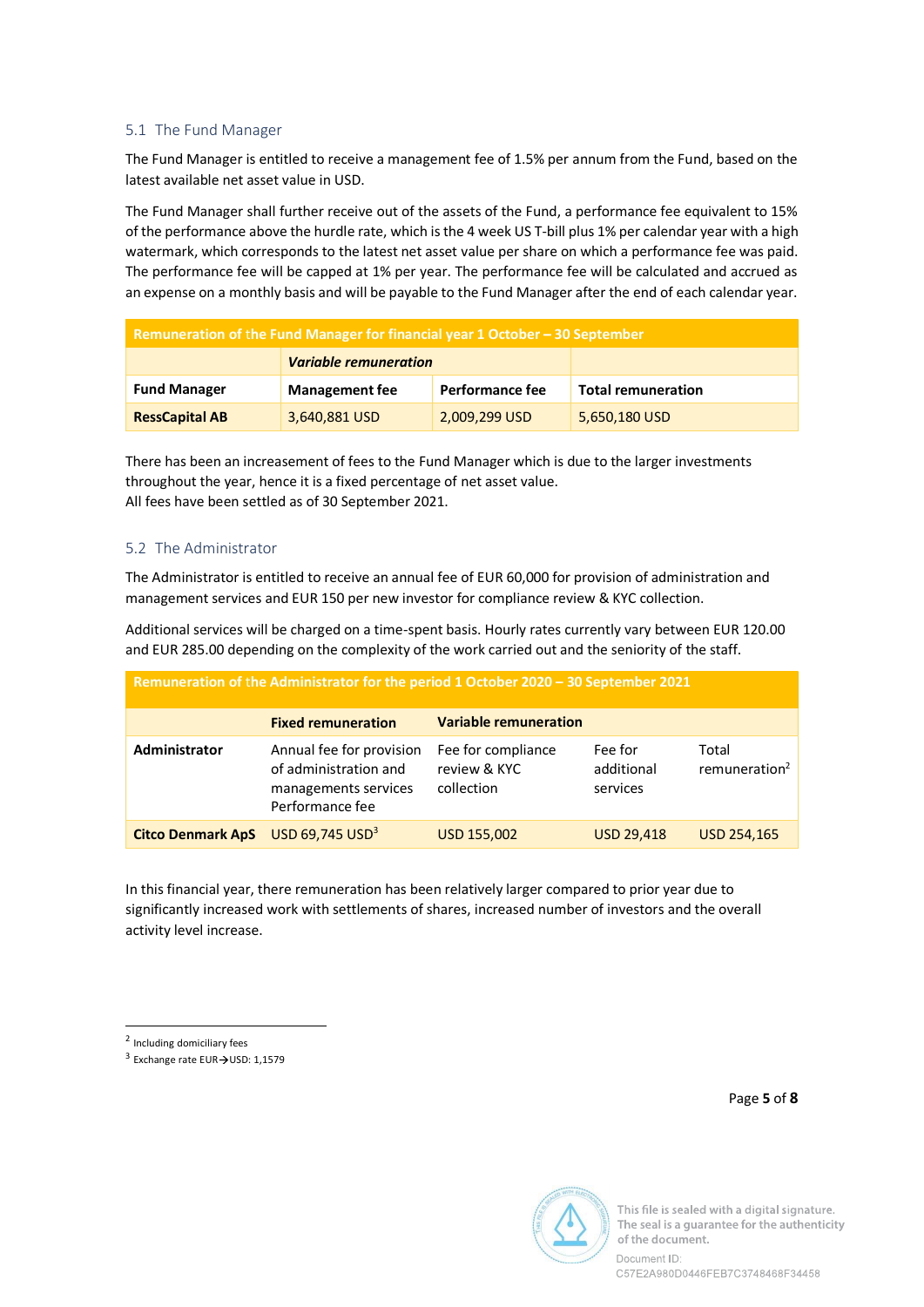### 6. Comparative overview

The development in the remuneration of the Board, Executive Manager. The Fund Manager and the Administrator has been included as well due to them being included in the remuneration policy. The development of the remuneration below has been commented on in continuation of the respective sections above.

| Comparison of remuneration and Fund performance over the past five financial years |                |                |               |                  |                  |  |
|------------------------------------------------------------------------------------|----------------|----------------|---------------|------------------|------------------|--|
| <b>Financial</b><br>performance                                                    | 21/20          | 20/19          | 19/18         | 18/17            | 17/16            |  |
| Profit for the year                                                                | USD 12,312,282 | USD 12,707,377 | USD 8,963,683 | USD 7,898,953    | USD 6,056,956    |  |
| <b>Board</b>                                                                       | 21/20          | 20/19          | 19/18         | 18/17            | 17/16            |  |
| <b>Total Board</b><br>remuneration                                                 | USD 63,065     | USD 71,995     | USD 78,886    | USD 46,098       | USD 32,781       |  |
| <b>Executive</b><br><b>Management</b>                                              | 21/20          | 20/19          | 19/18         | 18/17            | 17/16            |  |
| <b>Executive Manager</b>                                                           | USD 24,099     | USD 17,043     | USD 15,082    | USD 6,613        | USD <sub>0</sub> |  |
| <b>Fund Manager</b>                                                                | 21/20          | 20/19          | 19/18         | 18/17            | 17/16            |  |
| RessCapital AB                                                                     | USD 5,650,180  | USD 3,892,838  | USD 1,842,576 | USD <sub>0</sub> | USD 51,843       |  |
| <b>Administrator</b>                                                               | 21/20          | 20/19          | 19/18         | 18/17            | 17/16            |  |
| Citco Denmark ApS                                                                  | USD 254,165    | USD 91,087     | USD 84,743    | USD 89,442       | USD 90,620       |  |

## 7. Compliance with Remuneration Policy

The overall objective of the Remuneration Policy is to set out the frame for remuneration of the Fund's Board and Executive Manager and ensure that the remuneration contributes to the Fund's business strategy and long-term interests and sustainability by attracting and retaining a competent Board and Executive Manager and also by motivating the Fund Manager.

The remuneration of the Board, Executive Management, Fund Manager and Administrator for the financial year 2021 is consistent with the framework provided by the Remuneration Policy.

Page 6 of 8



This file is sealed with a digital signature. The seal is a guarantee for the authenticity of the document.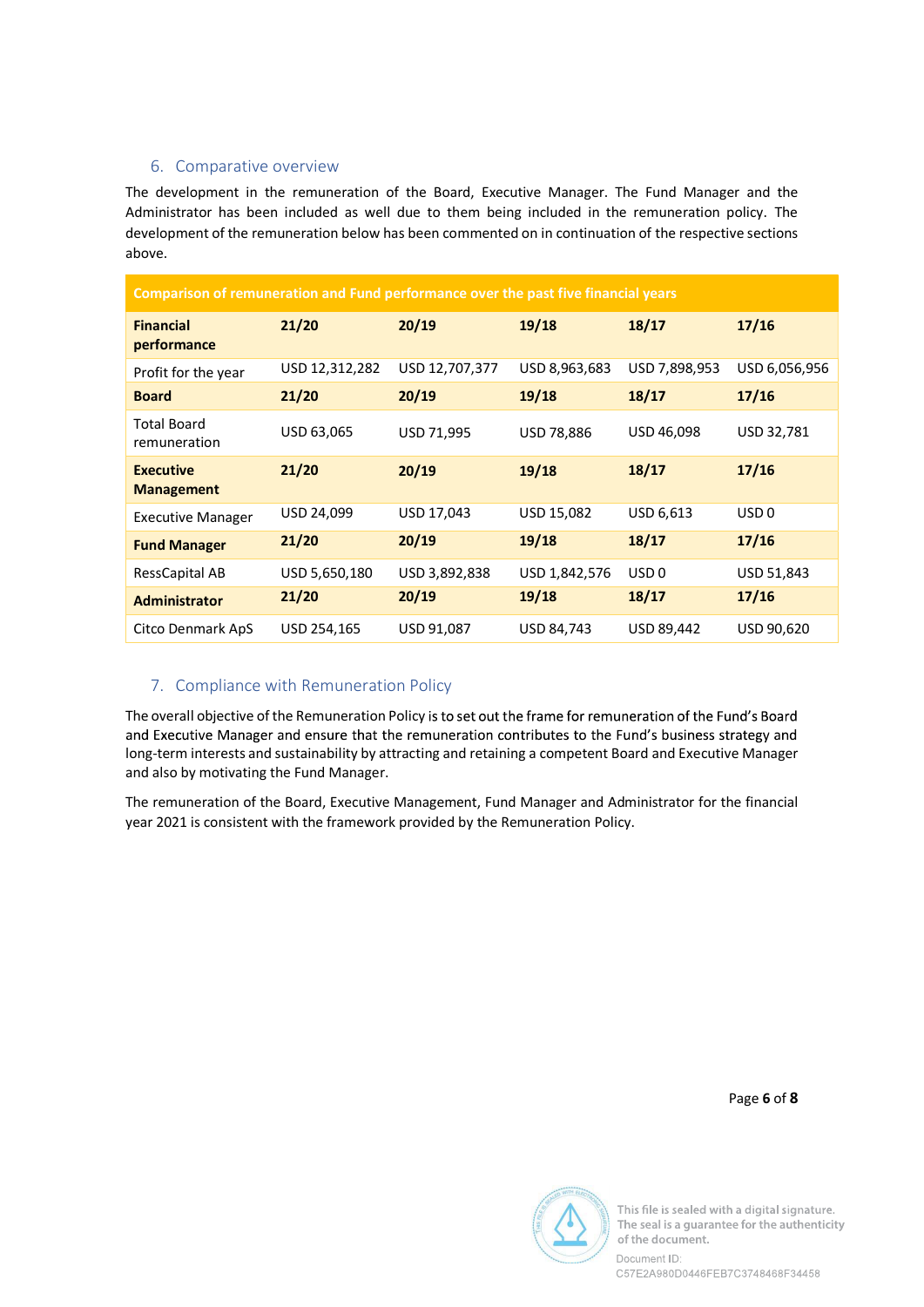### 8. Statement by the Board of Directors

The Board of Directors has today considered and approved the remuneration report of Ress Life Investment A/S for the financial year 1 October 2020 - 30 September 2021.

The remuneration report has been prepared in accordance with section 139b of the Danish Companies Act.

In our opinion, the remuneration report is in accordance with the remuneration policy adopted at the Annual General Meeting, and is free from material misstatement and omissions, whether due to fraud or error.

The remuneration report will be presented for an advisory vote at the Annual General Meeting.

Copenhagen, 6 January 2022

Board of Directors

Søren Andersen Anne Buchardt (Chairman of the Board)

Jeppe Buskov **Ketil Poul Petersen** 

Page 7 of 8



This file is sealed with a digital signature. The seal is a quarantee for the authenticity of the document.